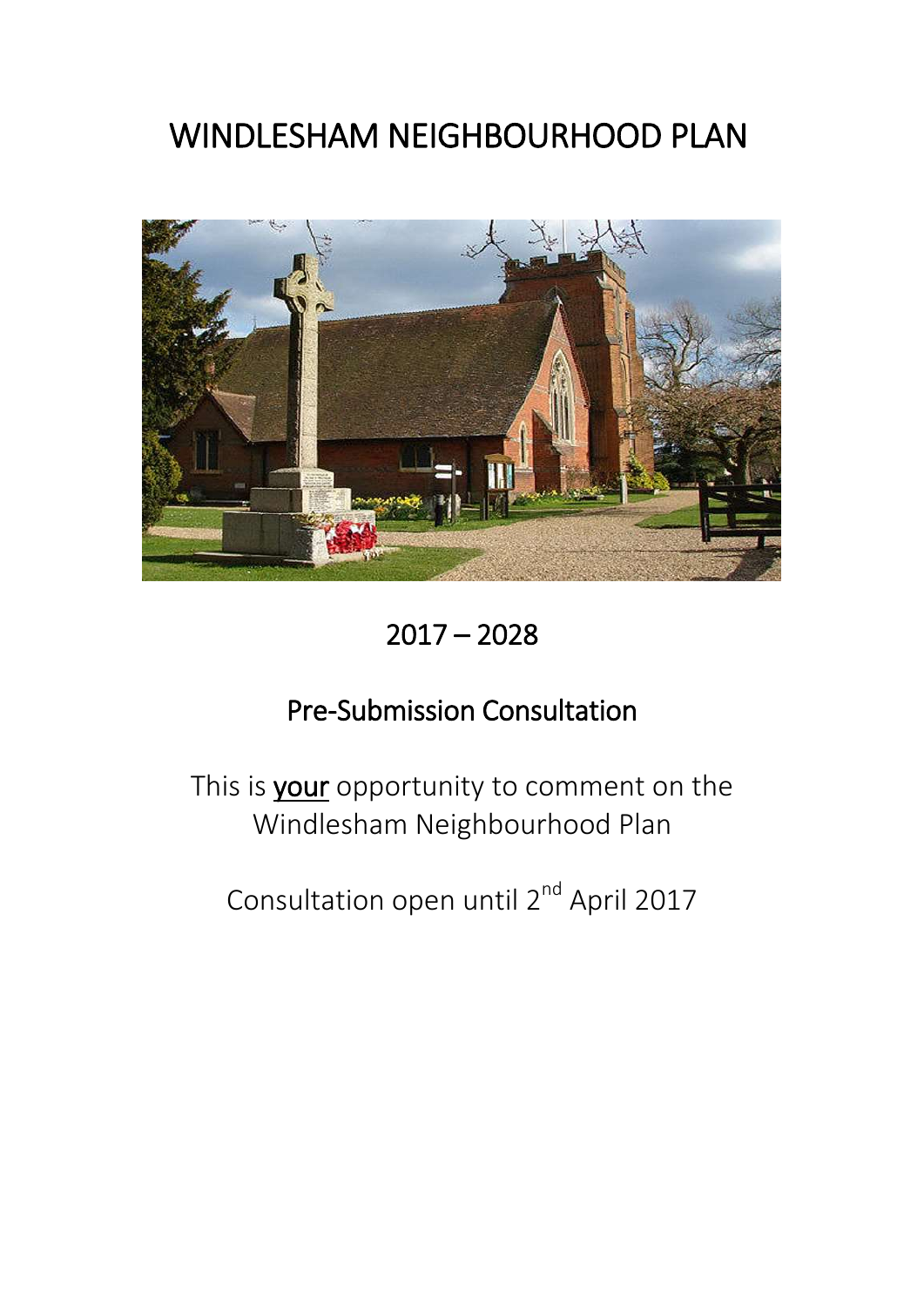A Neighbourhood Plan provides an opportunity for a local community to create a framework to deliver sustainable growth for the benefit of the community. If approved, the Windlesham Plan will become part of the Statutory Local Strategic Development Plan. By setting out planning policies to achieve the established requirements of the community, it is possible to ensure that the village grows and develops in a way that is sustainable, economically, socially and environmentally and which enhances and improves the village.

This draft Plan, which was approved by Windlesham Parish Council on 31<sup>st</sup> January 2017, sets objectives on key themes such as housing, travelling around, green space and employment. All of the policies contained within the Plan are designed to achieve the vision for Windlesham.

Your Plan has been produced by local resident volunteers and the Parish Council. Through a series of consultations, we have listened to the community, residents, land-owners and businesses regarding sustainability and long term development of our community.



Heath Borough Council, Knoll Road, CAMBERLEY, GU15 3HD | Tel: +44 (0)1276 707100 | Fax : +44 (0)1276 707448 | Email: main.reception © Crown copyright and database rights 2016 Ordnance Survey 100018679 | Contains Ordnance Survey data © Crown copyright and database right 2016 | © Geographers' A-Z Map Co. Ltd<br>Cities Revealed ® copyright by The Geoinformat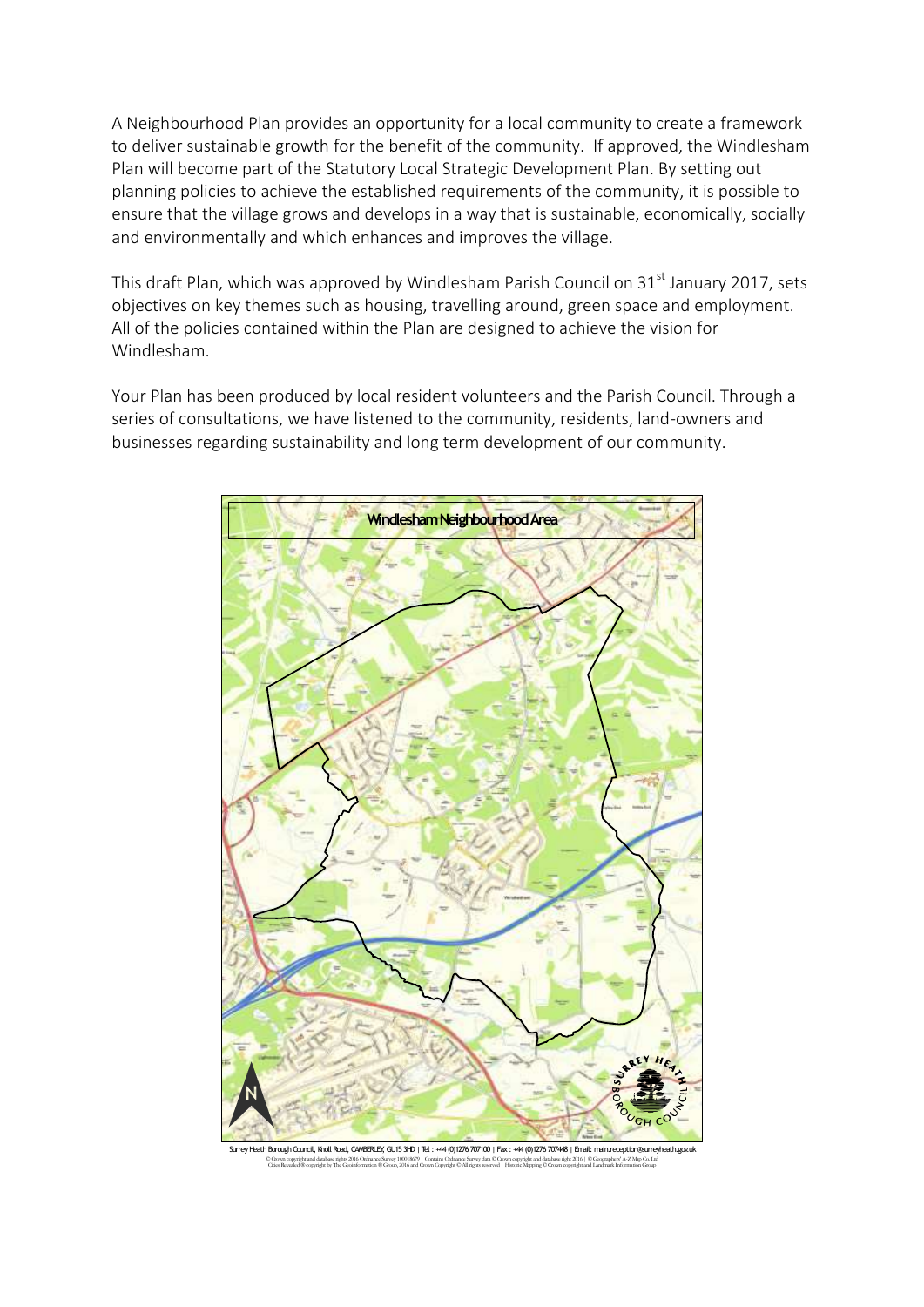## Vision

Windlesham Village aspires to be one of the most outstanding villages in the UK. It will be recognised as a place to live and work that offers an unparalleled opportunity to be part of a community that provides a friendly and safe environment.

Windlesham will:

- Meet the needs of its community through well designed and well located, development and public spaces, and by retaining and managing its historic and natural assets;
- Be known for the strength of its local community, providing a vibrant and safe village environment with a strong and distinctive local economy; and
- Provide an appealing environment in which to walk and cycle through the village.

#### **Objectives**

#### Village Centre and facilities:

- Preserve and enhance the character of Windlesham Village Centre;
- Deliver a viable attractive shopping centre and desired community facilities;
- Ensure all residents have easy access to community facilities and community green open spaces for leisure and recreation; and
- Deliver additional parking capacity.

#### Priority Housing Needs:

 Meet new housing demand in a way that is sympathetic to the area, ensure that the right type of housing is built in the right locations, and that a mix of housing types is delivered, to include family homes that are affordable to a wide selection of the population.

#### Green Spaces:

- Minimise the impact of development on the natural and built environment; and
- Protect the biodiversity of our area, our wildlife and its habitat, and our trees.

#### Employment:

- Create through the planning system, an environment that makes it attractive for micro, small and medium-sized business and shops to locate and flourish in the area;
- Retain the current employment sites and provide sustainable employment opportunities for those who live within and outside the area.